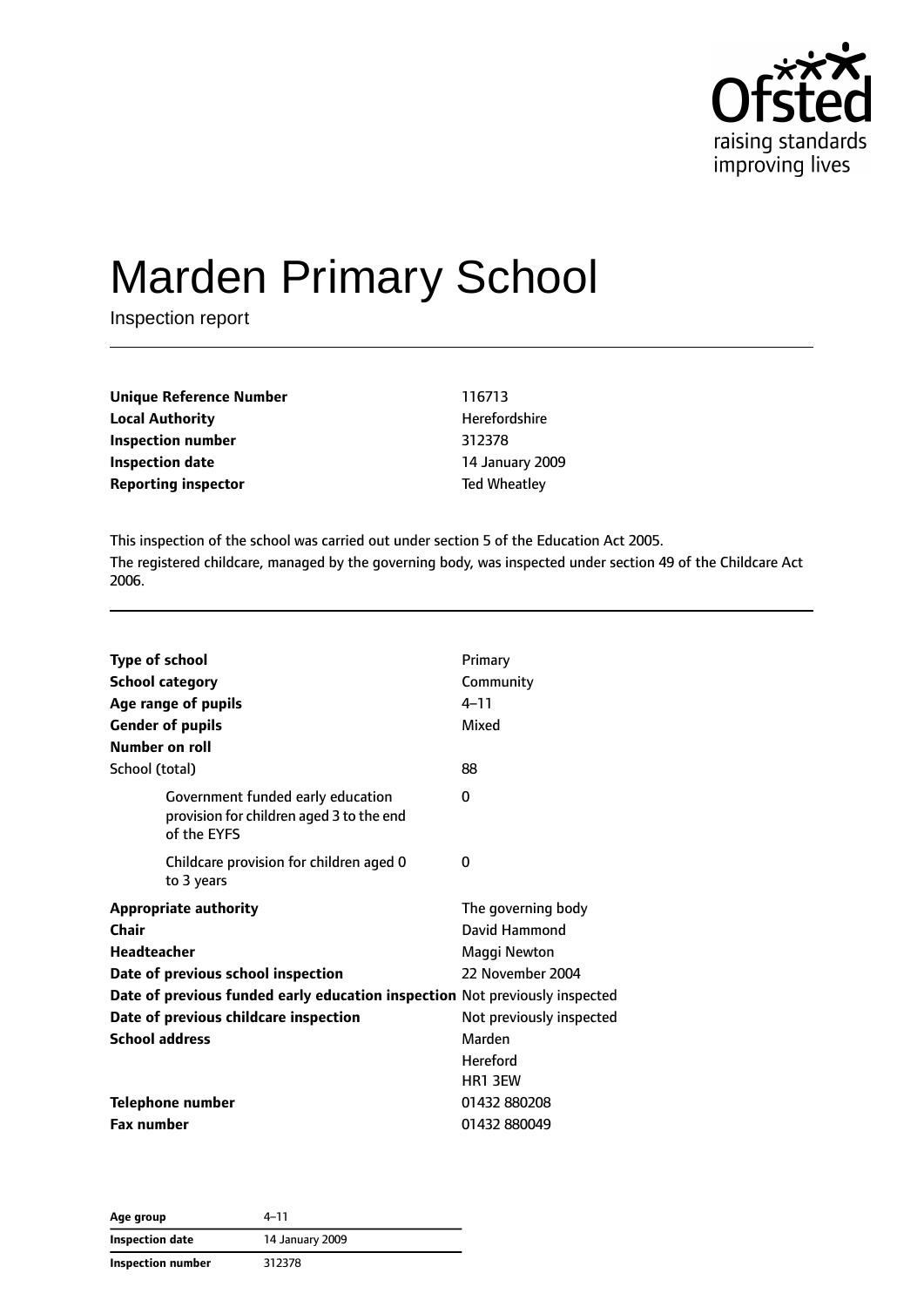.

<sup>©</sup> Crown copyright 2009

Website: www.ofsted.gov.uk

This document may be reproduced in whole or in part for non-commercial educational purposes, provided that the information quoted is reproduced without adaptation and the source and date of publication are stated.

Further copies of this report are obtainable from the school. Under the Education Act 2005, the school must provide a copy of this report free of charge to certain categories of people. A charge not exceeding the full cost of reproduction may be made for any other copies supplied.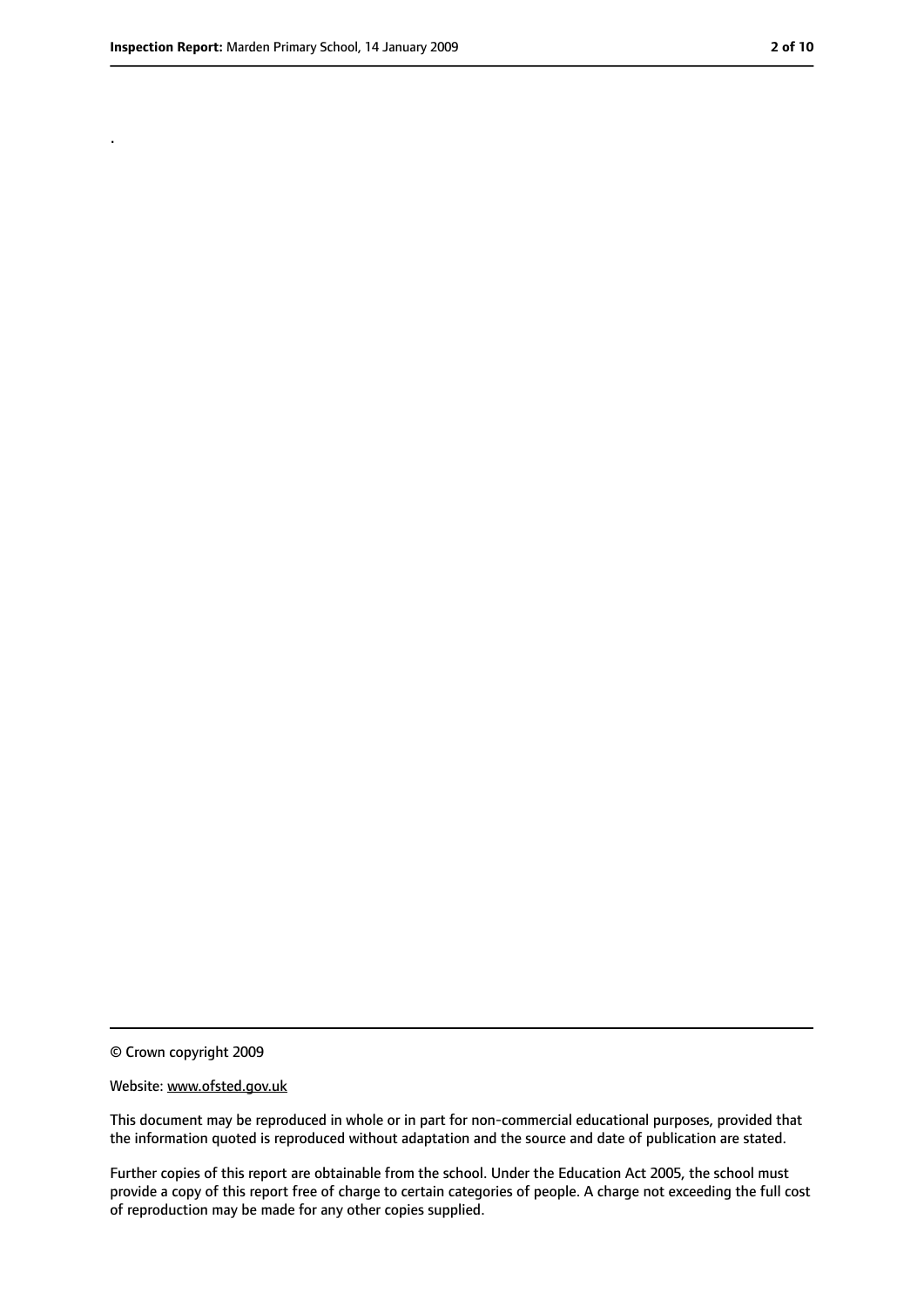## **Introduction**

The inspection was carried out by two Additional Inspectors.

The inspectors evaluated the overall effectiveness of the school and investigated the following issues:

- how well the school evaluates how good it is
- whether what it does to improve standards and achievement is good enough
- the effectiveness of assessment and how well the school uses it to set pupils' targets and give academic guidance.

Evidence was gathered from data on current standards and achievement, examination of pupils' work and school documents, observation of lessons, and discussions with the headteacher, governors, staff and pupils. Other aspects of the school's work were not investigated in detail but the inspector found no evidence to suggest that the school's own assessments of these areas, as given in its self-evaluation, were not justified, and these have been included where appropriate in this report.

## **Description of the school**

Children enter the Early Years Foundation Stage (EYFS) Reception class with almost all having attended the independent on-site pre-school nursery for three to four year-olds. Attainment on entry to Reception is below that expected, although children have a very wide range of skill levels. The proportion of pupils with learning difficulties and/or disabilities is below average but varies considerably between year groups in this school, which are smaller than average.

#### **Key for inspection grades**

| Grade 1 | Outstanding  |
|---------|--------------|
| Grade 2 | Good         |
| Grade 3 | Satisfactory |
| Grade 4 | Inadequate   |
|         |              |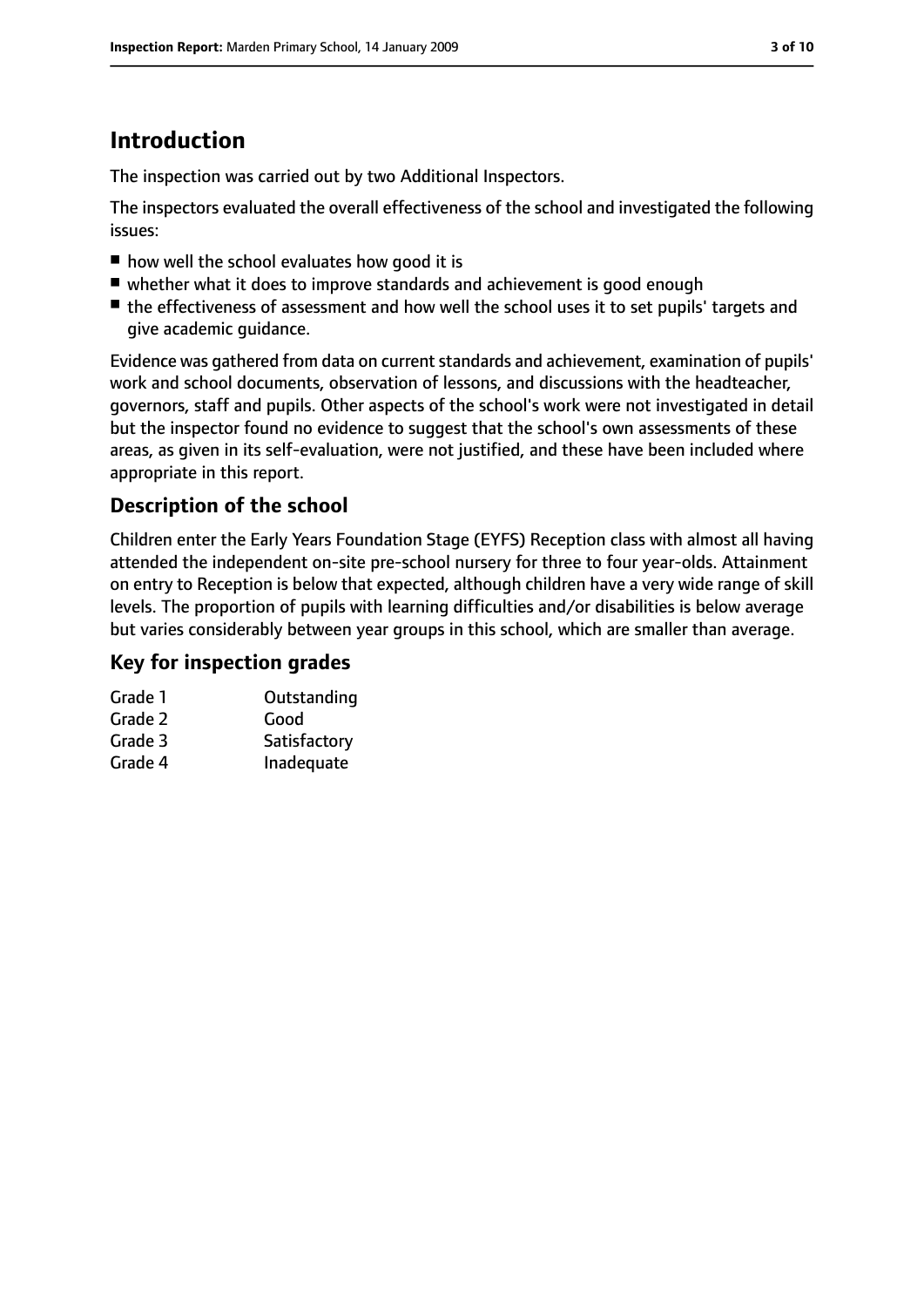## **Overall effectiveness of the school**

#### **Grade: 2**

Thisis a good school where pupils' personal development and well-being are excellent. Standards are above average and pupils achieve well. The great majority of parents are pleased with school, some of whom bring their children from out of the area because the school's reputation is so good. Parents say that the school is a happy place, that pupils love school, enjoy the activities provided and are well supported if they have any learning difficulties and/or disabilities.

Standards have fluctuated in recent years mainly because the proportion of pupils with learning difficulties and/or disabilities in each year group varies considerably. In the past, a small number of pupils did not do as well with their writing and, to a lesser extent, their numeracy as they should have done. The school has resolved these problems by introducing several approaches such as extended writing tasks and writing in all subjects, and by encouraging accuracy in calculations. As a result, standards in writing and numeracy are now above average. Pupils write well, expressing themselves imaginatively with a wide range of vocabulary. Spelling is still occasionally inaccurate although improving because the school has established ways to correct and reinforce accurate spelling. In numeracy, pupils calculate carefully and explain how they work out problems well. In science, pupils achieve well and reach above average standards because they are encouraged to explain their understanding and knowledge individually. Occasionally a small number of the most able pupils do not do quite as well as they could, mainly because teachers give them work that is not sufficiently challenging. Pupils with learning difficulties and/or disabilities make good progress as a result of sensitive, patient support.

The school accurately evaluates pupils' personal development as excellent. Pupils' behaviour and attitudes are outstanding and they enjoy coming to school because they think teachers make learning exciting. Their understanding of the importance of healthy lifestyles is exceptional. The school has Healthy School Gold status and some pupils are involved in supporting another school in encouraging healthy diet and physical activity so that it too can achieve a Healthy School award. Pupils behave very safely, treat adults and other pupils with much respect, and have a first-class understanding of how to look after themselves. Their attendance is good. Pupils make an outstanding contribution to the local community, especially with the interesting environmental work in which they are involved. For example, with the support of a parent, they are involved in an energy scheme that generates electricity and puts it into the national grid when it is not being used by the school. The school council plays an active role and its work is well supported and understood by other pupils. Pupils are well prepared for future life, through both the good academic skills and very good social skills they develop. Pupils' spiritual, moral, social and cultural development is good. They have a very good grasp of right and wrong, and are prepared to discuss their feelings publicly. For example, in an assembly many pupils made contributions about their understanding of personal bravery. Pupils have a good understanding of the values and traditions of other cultures.

Teaching is good and teachers work hard to make lessons interesting and, for the most part, challenging. Relationships are excellent and pupils are confident to discuss their work in front of the whole class, even if they know they might be wrong. In most lessons, work is well matched to pupils' learning needs, although occasionally it is not hard enough for the most able pupils. Teachers include many opportunities for pupils to improve their writing skills, to write independently and to acquire a wide vocabulary. This enhances pupils' learning. Marking is inconsistent, but the best marking gives a clear indication of how well pupils perform and detailed guidance on what they need to do to make further progress. However, some marking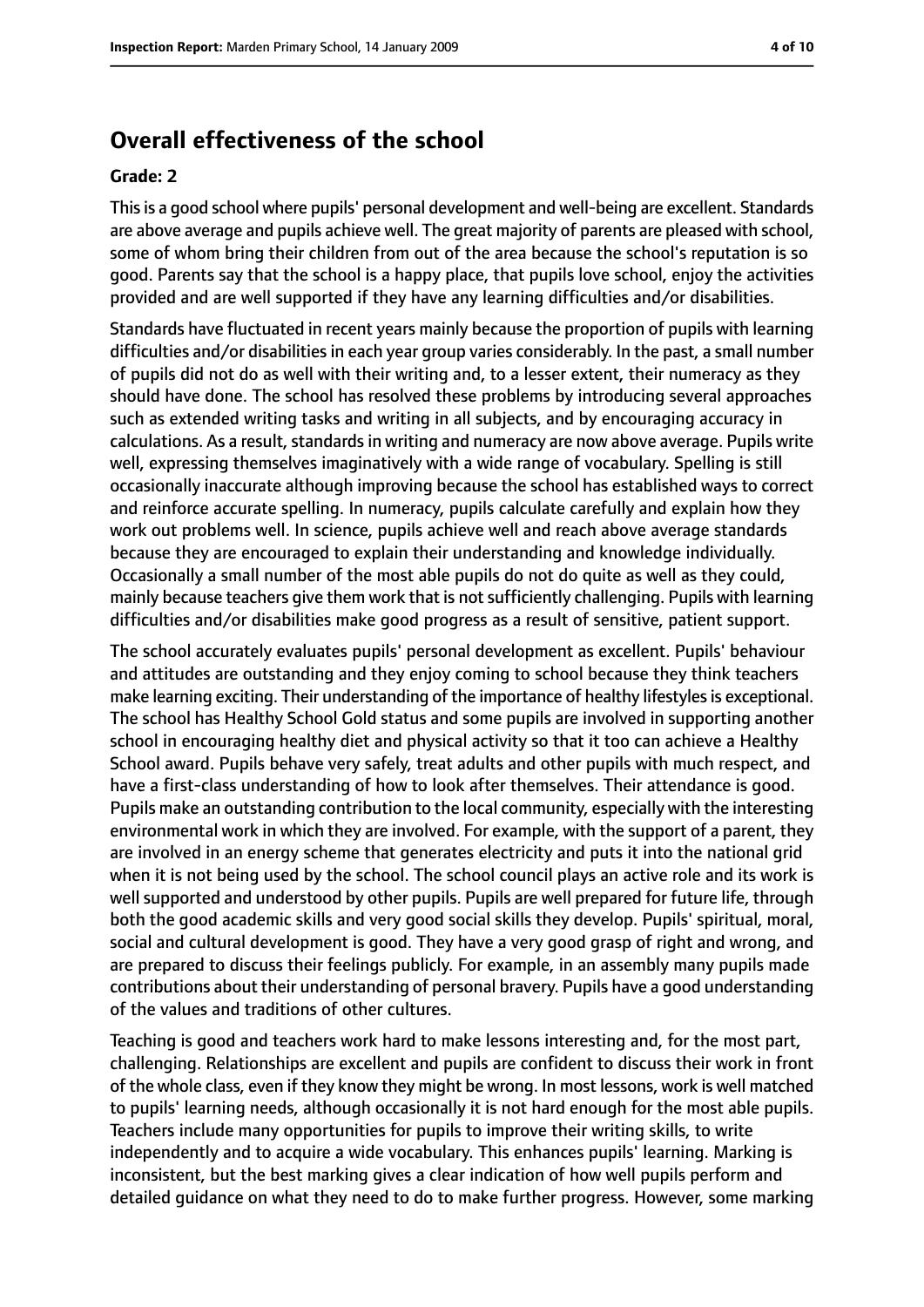does not give the same quality of information and guidance. The curriculum is good and has improved since the school was previously inspected. Links between subjects are developing well. For example, in a geography lesson on India, learning was particularly good because in other lessons pupils were studying Indian art and religions and were writing about life in India. There is a wide range of activities that enrich pupils' experiences. Pupils speak with enthusiasm about visits, for example, to Hampton Court, and to another school to learn about different religions. Given the small number of staff, the range of out-of-school activities is sound. The great majority of pupils take part in at least one activity, and enjoy them.

Care, guidance and support are good and the procedures to ensure pupils' safety and security are effective. The school has very good relationships with pupils and their families, and keeps parents well informed about school activities and pupils' progress. Support for pupils with learning difficulties and/or disabilities is carefully planned and effectively provided by teaching assistants. Learning needs are identified early and the school establishes good links with specialist staff to provide support for those pupils and parents needing it. The school uses academic information well to set targets for pupils, and most pupils know their targets and how to achieve them.

Leadership and management are good and the school has a good understanding of its strengths and weaknesses. The headteacher is well supported by staff who work well together to plan and implement improvements. She provides clear direction for improvement, has high expectations and sets challenging targets. The leadership team has successfully improved achievement in writing and numeracy and work to improve pupils' spelling is starting to have a positive impact. Although the school knows what it needs to do to improve the EYFS outdoor area, funding is currently too limited, and as a result the provision is still inadequate. The school has made good progress since its previous inspection and the capacity for further improvement is good. Governors are supportive and provide a reasonable level of challenge for the school, although their effectiveness is held back by the vacancies. The school works hard to ensure all pupils achieve equally well. Provision for community cohesion is good, leading to pupils' good and improving appreciation and awareness of the values, beliefs and traditions of people around the world.

#### **Effectiveness of the Early Years Foundation Stage**

#### **Grade: 2**

Children settle very quickly into the Reception class. They achieve well and most are in line with or above national expectations by the end of Reception. Their personal and social skills are excellent. Children make rapid progress from the moment they start because their teacher knows them well and is already familiar to them through her frequent visits to the nearby playgroup. Effective teaching, good welfare arrangements coupled with strong assessment procedures and an interesting range of planned activities enable children to make good progress in all areas of learning. Gains in personal and social development are especially good because of the successful focus on promoting independence and choice, which enables children to think for themselves. Learning resources are well organised and enhance opportunities for pupils to learn through play. For example, the 'builders supplies' is much enjoyed and pupils take orders from each other and then give away a free hard hat as an offer. Writing skills and linking sounds and letters are relatively weak in relation to other skills but teachers are addressing these areas and as a result, both are improving. Despite the many strengths in provision, the outdoor area is inadequate and does not support learning as well as it might. However, staff work particularly effectively to compensate for the outdoor space's shortcomings. They plan activities to make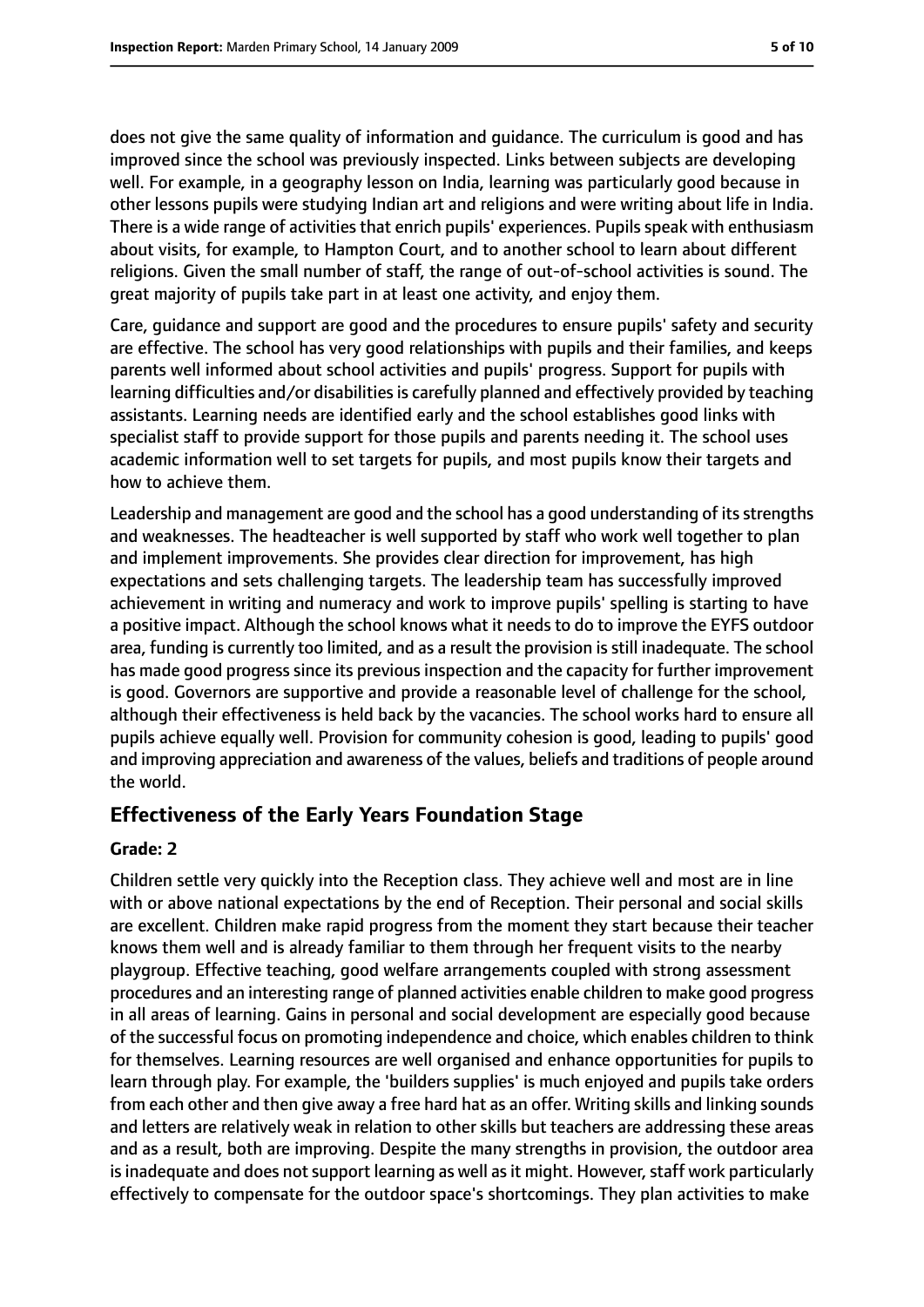sure that pupils have opportunities to learn outside and develop their independence and physical skills.

### **What the school should do to improve further**

- Ensure that work is always matched to pupils' needs, especially for the most able.
- Ensure that marking consistently gives pupils accurate information about how well they are doing and what they need to do to make further progress.
- Improve the quality of outdoor provision in the EYFS so that children can readily initiate their own learning outside.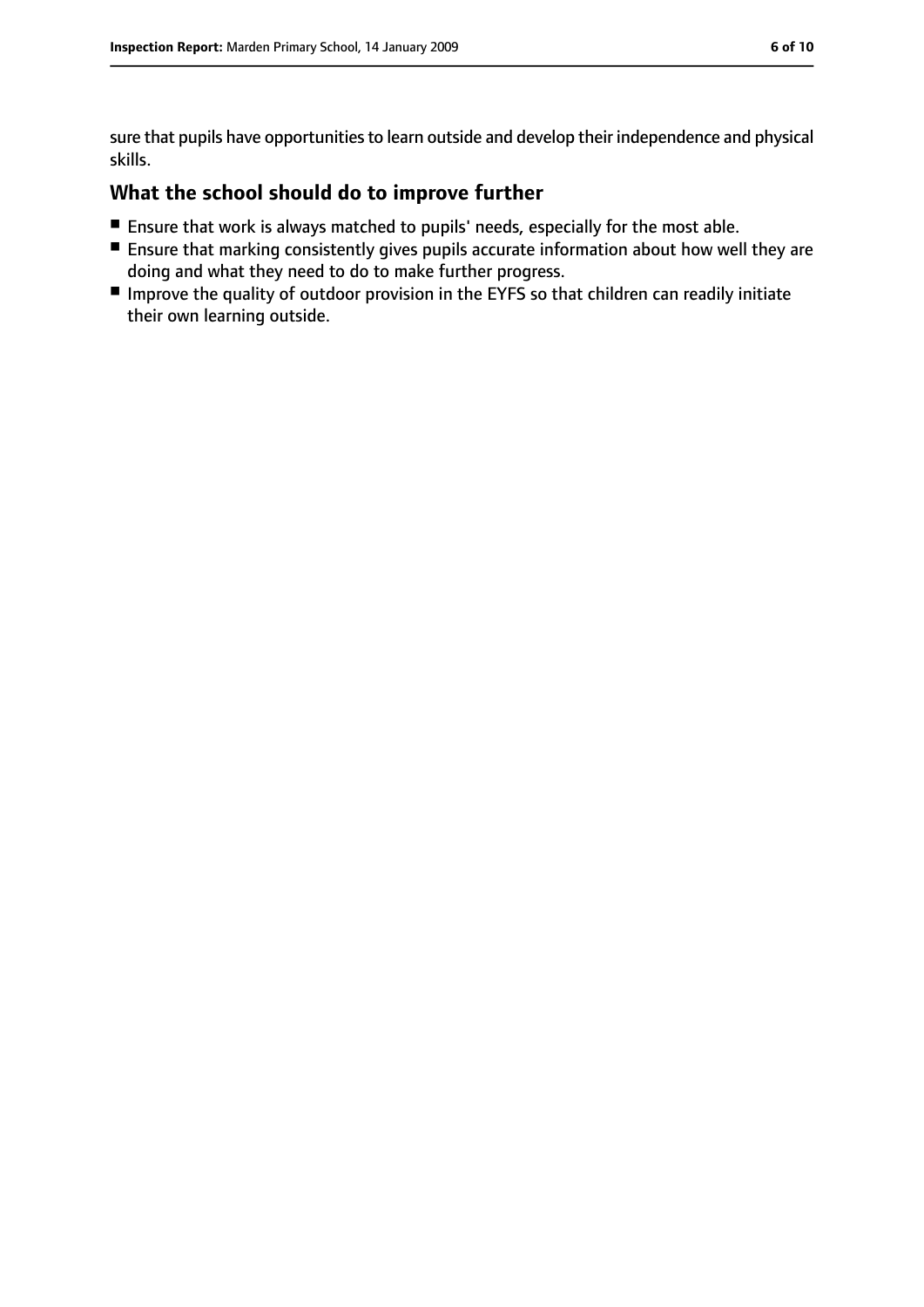**Any complaints about the inspection or the report should be made following the procedures set out in the guidance 'Complaints about school inspection', which is available from Ofsted's website: www.ofsted.gov.uk.**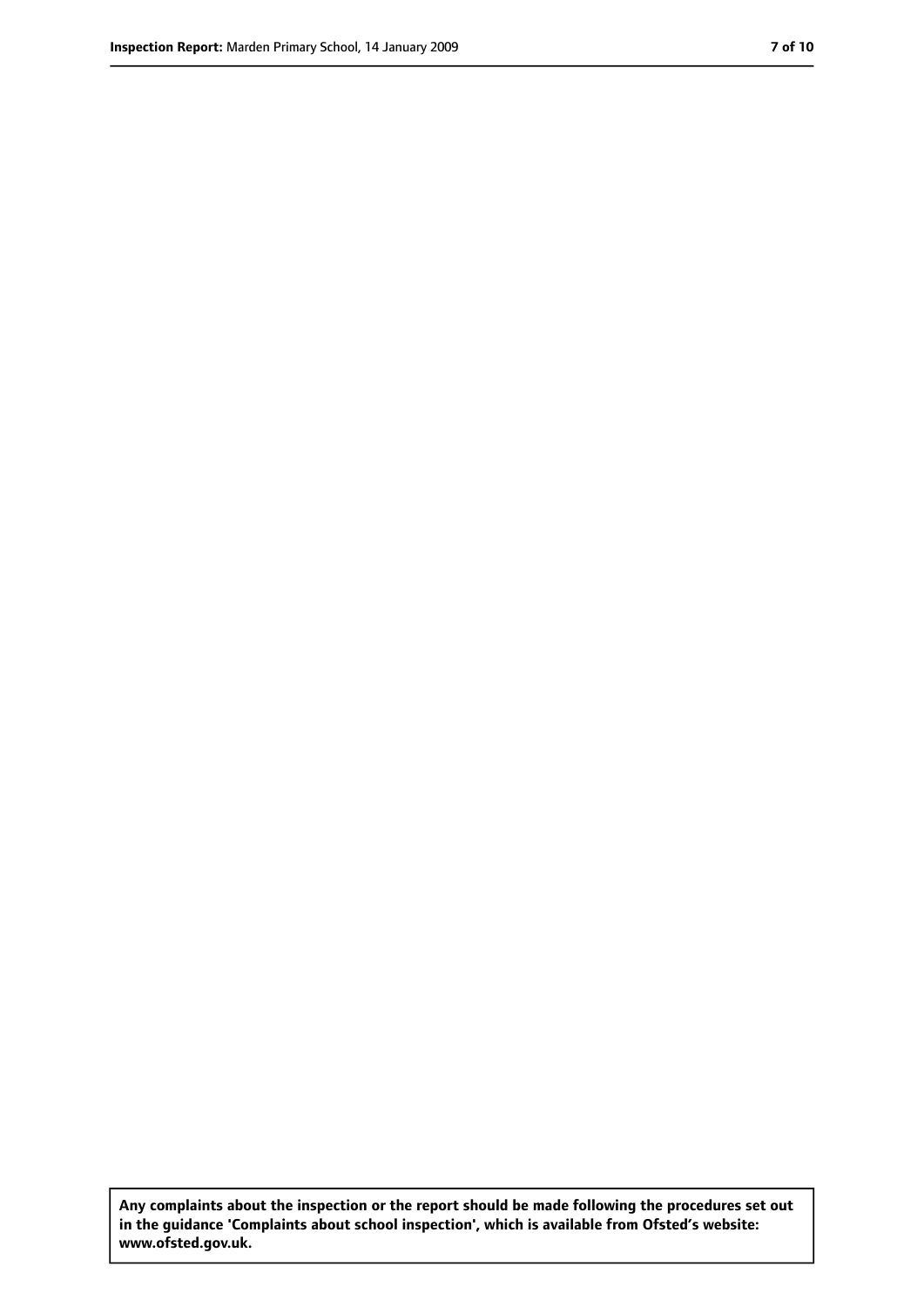# **Inspection judgements**

| key to judgements: grade 1 is outstanding, grade 2 good, grade 3 satisfactory, and ا | School         |
|--------------------------------------------------------------------------------------|----------------|
| arade 4 inadequate                                                                   | <b>Overall</b> |

#### **Overall effectiveness**

| How effective, efficient and inclusive is the provision of<br>education, integrated care and any extended services in meeting the<br>needs of learners? |     |
|---------------------------------------------------------------------------------------------------------------------------------------------------------|-----|
| Effective steps have been taken to promote improvement since the last<br>inspection                                                                     | Yes |
| How well does the school work in partnership with others to promote learners'<br>well being?                                                            |     |
| The capacity to make any necessary improvements                                                                                                         |     |

## **Effectiveness of the Early Years Foundation Stage**

| How effective is the provision in meeting the needs of children in the<br>l EYFS?            |  |
|----------------------------------------------------------------------------------------------|--|
| How well do children in the EYFS achieve?                                                    |  |
| How good are the overall personal development and well-being of the children<br>in the EYFS? |  |
| How effectively are children in the EYFS helped to learn and develop?                        |  |
| How effectively is the welfare of children in the EYFS promoted?                             |  |
| How effectively is provision in the EYFS led and managed?                                    |  |

#### **Achievement and standards**

| How well do learners achieve?                                                  |  |
|--------------------------------------------------------------------------------|--|
| $\vert$ The standards <sup>1</sup> reached by learners                         |  |
| How well learners make progress, taking account of any significant variations  |  |
| between groups of learners                                                     |  |
| How well learners with learning difficulties and/or disabilities make progress |  |

#### **Annex A**

<sup>&</sup>lt;sup>1</sup>Grade 1 - Exceptionally and consistently high; Grade 2 - Generally above average with none significantly below average; Grade 3 - Broadly average to below average; Grade 4 - Exceptionally low.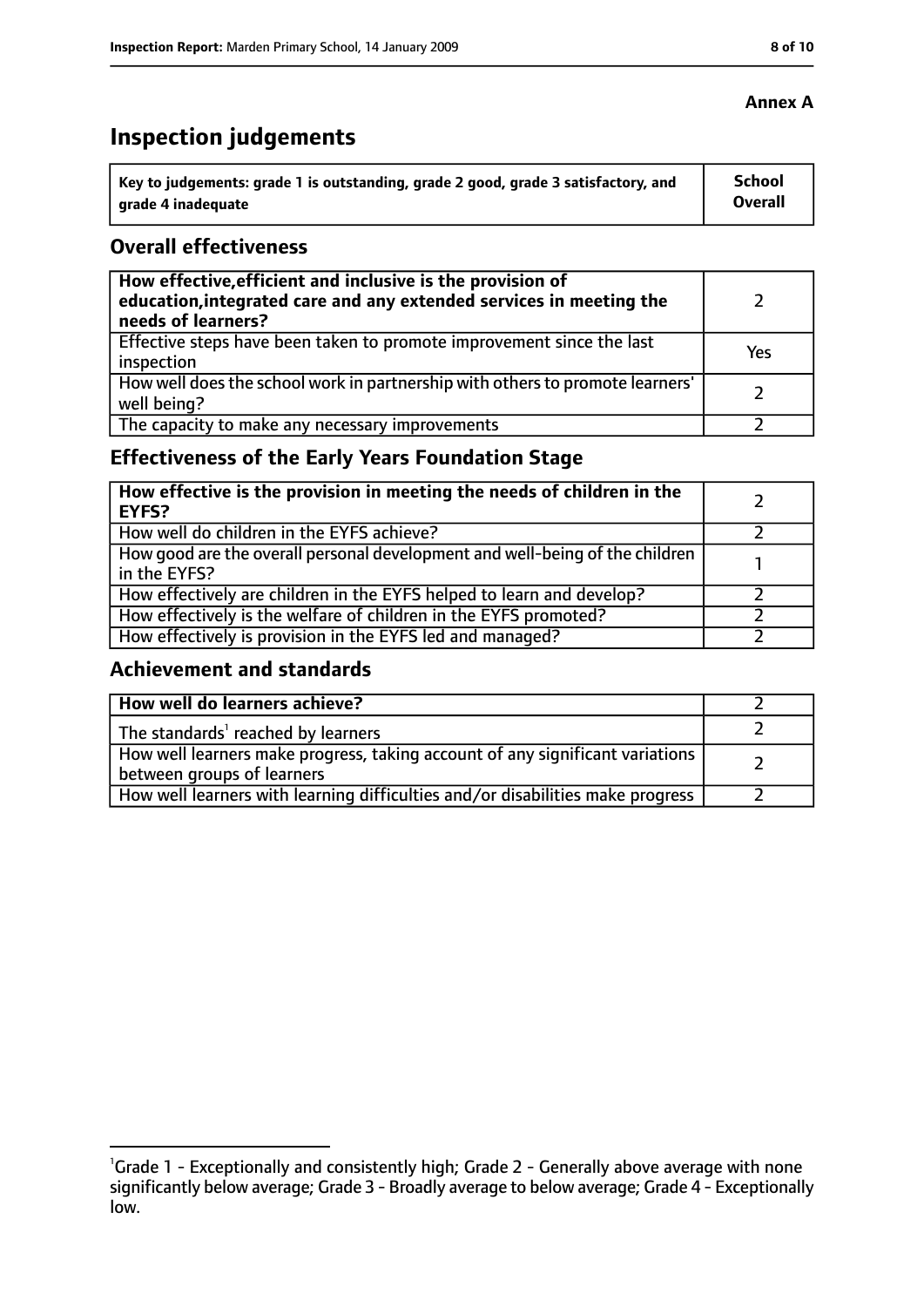## **Personal development and well-being**

| How good are the overall personal development and well-being of the<br>learners?                                 |  |
|------------------------------------------------------------------------------------------------------------------|--|
| The extent of learners' spiritual, moral, social and cultural development                                        |  |
| The extent to which learners adopt healthy lifestyles                                                            |  |
| The extent to which learners adopt safe practices                                                                |  |
| The extent to which learners enjoy their education                                                               |  |
| The attendance of learners                                                                                       |  |
| The behaviour of learners                                                                                        |  |
| The extent to which learners make a positive contribution to the community                                       |  |
| How well learners develop workplace and other skills that will contribute to<br>their future economic well-being |  |

# **The quality of provision**

| How effective are teaching and learning in meeting the full range of<br>learners' needs?              |  |
|-------------------------------------------------------------------------------------------------------|--|
| How well do the curriculum and other activities meet the range of needs and<br>interests of learners? |  |
| How well are learners cared for, quided and supported?                                                |  |

## **Leadership and management**

| How effective are leadership and management in raising achievement<br>and supporting all learners?                                              |     |
|-------------------------------------------------------------------------------------------------------------------------------------------------|-----|
| How effectively leaders and managers at all levels set clear direction leading<br>to improvement and promote high quality of care and education |     |
| How effectively leaders and managers use challenging targets to raise standards                                                                 |     |
| The effectiveness of the school's self-evaluation                                                                                               |     |
| How well equality of opportunity is promoted and discrimination eliminated                                                                      |     |
| How well does the school contribute to community cohesion?                                                                                      |     |
| How effectively and efficiently resources, including staff, are deployed to<br>achieve value for money                                          |     |
| The extent to which governors and other supervisory boards discharge their<br>responsibilities                                                  |     |
| Do procedures for safeguarding learners meet current government<br>requirements?                                                                | Yes |
| Does this school require special measures?                                                                                                      | No  |
| Does this school require a notice to improve?                                                                                                   | No  |